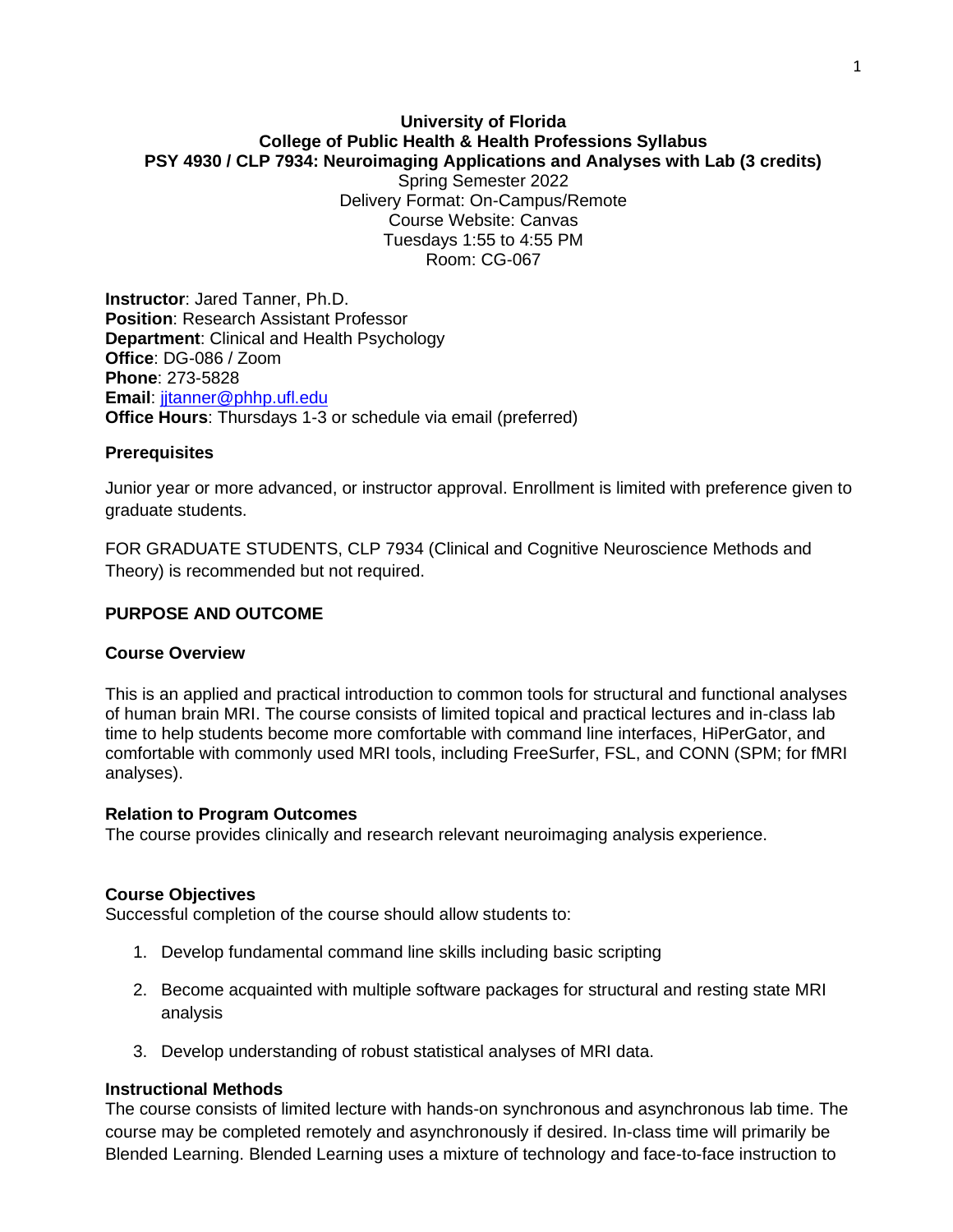help you maximize your learning. Foundational content that, as the instructor, I would traditionally presented during a live class lecture is instead provided online before the live class takes place. This lets me focus my face-to-face teaching on course activities designed to help you strengthen higher order thinking skills such as critical thinking, problem solving, and collaboration.

Therefore, most in-person class time will be spent troubleshooting specific problems. Students may attend as needed to discuss particular issues. Students are *encouraged to collaborate* and *use all reasonable resources* (the internet, software listservs, etc.) to complete their work.

### **DESCRIPTION OF COURSE CONTENT**

**CRITICAL DATES:** The midterm (graduate students) and final project topic (all students) are due *Feb 28***.** The final paper/project is due *April 27 at 10:00 PM.*

#### **Topical Outline/Course Schedule**

| Week           | Date            | Topic                                                                                                                  | Assignment                                                                                                                                                          |
|----------------|-----------------|------------------------------------------------------------------------------------------------------------------------|---------------------------------------------------------------------------------------------------------------------------------------------------------------------|
| 1              | Jan 11,<br>2022 | MRI intro and common<br>clinical and research<br>sequences with a dash of<br>neuroanatomy<br>Intro to the command line | Write a 1-page summary (can be<br>technical or for a lay audience) of a<br>single type of neuroimaging modality.<br>It does not have to be one covered in<br>class. |
| $\overline{2}$ | Jan 18,<br>2022 | Intro to the command line,<br>basic scripting, and<br><b>HiPerGator</b>                                                | Write working Bash/HiPerGator<br>submission script including the use of<br>a for loop. It should perform multiple<br>steps using multiple command line<br>tools.    |
| 3              | Jan 25,<br>2022 | FreeSurfer processing, and<br>survey of FreeSurfer tools                                                               | Process a set of 3 brains using<br>FreeSurfer                                                                                                                       |
| 4              |                 | Feb 1, 2022 FreeSurfer quality control                                                                                 | Process, assess, and reprocess one<br>problematic brain                                                                                                             |
| 5              | Feb 8, 2022     | FreeSurfer analyses - Group<br><b>Cortex GLM Assignment</b>                                                            | <b>GLM</b> assignment                                                                                                                                               |
| 6              | Feb 15,<br>2022 | Survey of FSL structural<br>tools (bet, flirt, fsleyes, fast,<br>first, and more)                                      | BET, FLIRT, FNIRT, FAST, and<br>FIRST (fsl_anat)                                                                                                                    |
| 7              | Feb 22,<br>2022 | <b>FSL tools continued</b>                                                                                             | All students: Project topic and<br>outline due by Feb 28!<br><b>Graduate students only: Mid-term</b><br>assignment due by Feb 28!                                   |
| 8              | Mar 1, 2022     | FSL continued and statistical<br>analyses in FSL                                                                       | FSL GLM and VBM assignment                                                                                                                                          |
| 9              | Mar 15,<br>2022 | Resting state functional<br>connectivity in SPM/CONN                                                                   |                                                                                                                                                                     |
| 10             | Mar 22,<br>2022 | rsfMRI continued                                                                                                       | <b>CONN</b> assignment                                                                                                                                              |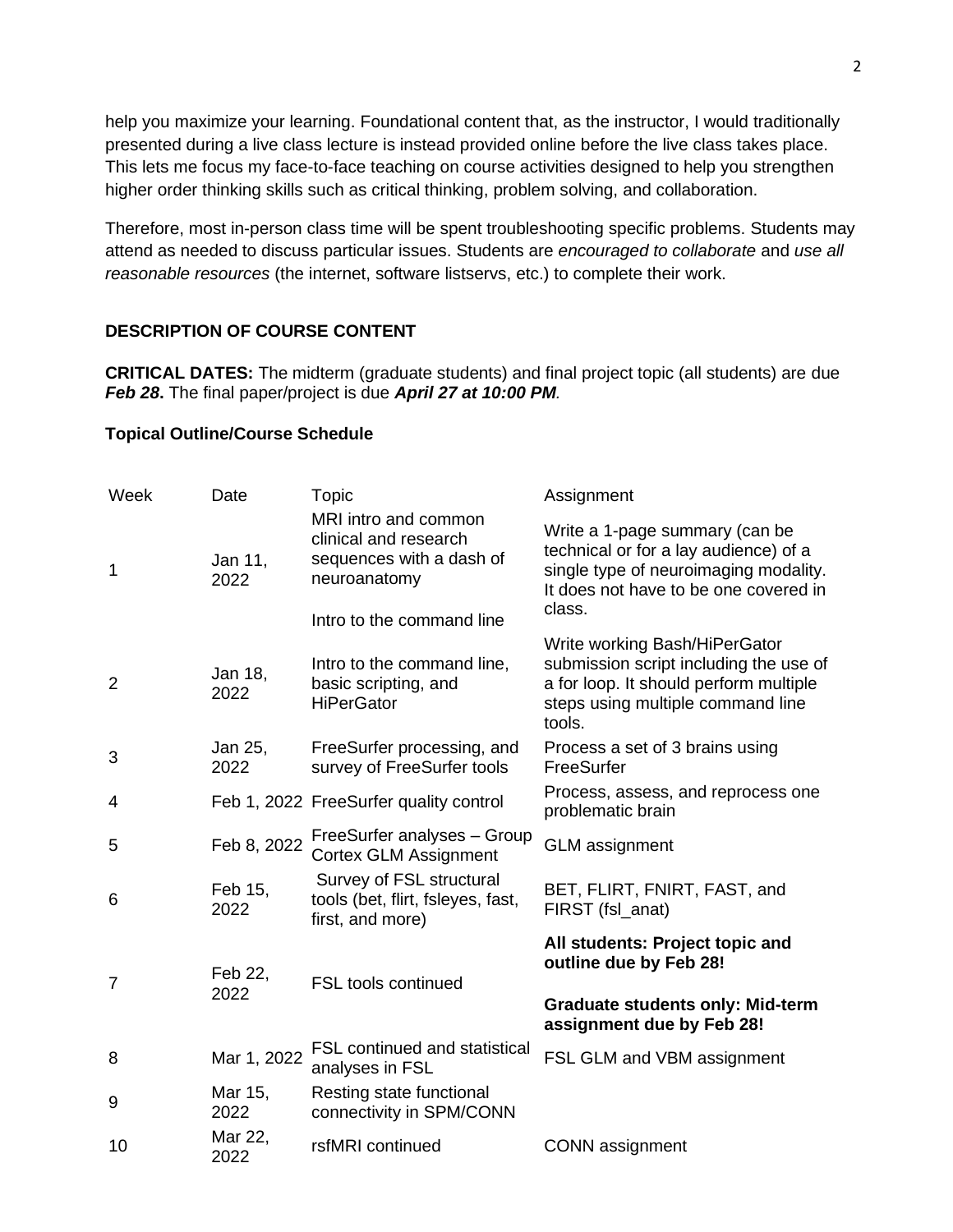| 14 | Apr 19,<br>2022 | Diffusion processing<br>continued and course wrap-<br>up | Project due by April 27 at 10:00 PM. |
|----|-----------------|----------------------------------------------------------|--------------------------------------|
| 13 | Apr 12,<br>2022 | Diffusion processing<br>continued                        | Diffusion analysis assignment        |
| 12 | Apr 5, 2022     | Diffusion processing (DTIFIT,<br>TBSS, Tracula)          | Diffusion preprocessing assignment   |
| 11 | Mar 29,<br>2022 | rsfMRI continued                                         |                                      |

### **Course Materials and Technology**

The syllabus and assigned readings are available on the course website (Canvas). Readings will consist of articles or image processing guides selected by the course instructor. Communication will be through Canvas. Please check Canvas regularly for updates.

The content of the course includes assigned readings, lectures, videos, and practicals. All material will be available in a series of Canvas Modules. Lecture videos will be posted in advance.

### **HARDWARE**

**A laptop is required and must be brought to class**. If you have a Mac, you are ready to attend class. If you have a Windows-based computer, please install MobaXterm [\(https://mobaxterm.mobatek.net/\)](https://mobaxterm.mobatek.net/) or a similar command line environment (one option is using the Windows Subsystem for Linux: [https://docs.microsoft.com/en-us/windows/wsl/install-win10\)](https://docs.microsoft.com/en-us/windows/wsl/install-win10).

**We will utilize HiPerGator for all analyses**. HiPerGator access will be provided for the semester.

#### **SOFTWARE**

All software is free and available on HiPerGator.

Having rudimentary knowledge of the command line and Bash is helpful but not required. There are many great tutorials and videos online to get started. For example: <https://ryanstutorials.net/linuxtutorial/>; [Beginner's Guide to the Bash Terminal](https://www.youtube.com/watch?v=oxuRxtrO2Ag)

#### **ADDITIONAL RESOURCES:**

Class-related GitHub: [https://github.com/neured/MRI\\_Guide/wiki](https://github.com/neured/MRI_Guide/wiki)

FreeSurfer tutorials:<http://surfer.nmr.mgh.harvard.edu/fswiki/FsTutorial/Sept2015CourseSchedule>

FSL tutorials:<http://fsl.fmrib.ox.ac.uk/fslcourse/>

CONN documentation and tutorials:<https://sites.google.com/view/conn/>

SPM documentation and tutorials: [http://www.fil.ion.ucl.ac.uk/spm/doc/;](http://www.fil.ion.ucl.ac.uk/spm/doc/) <http://www.fil.ion.ucl.ac.uk/spm/course/video/>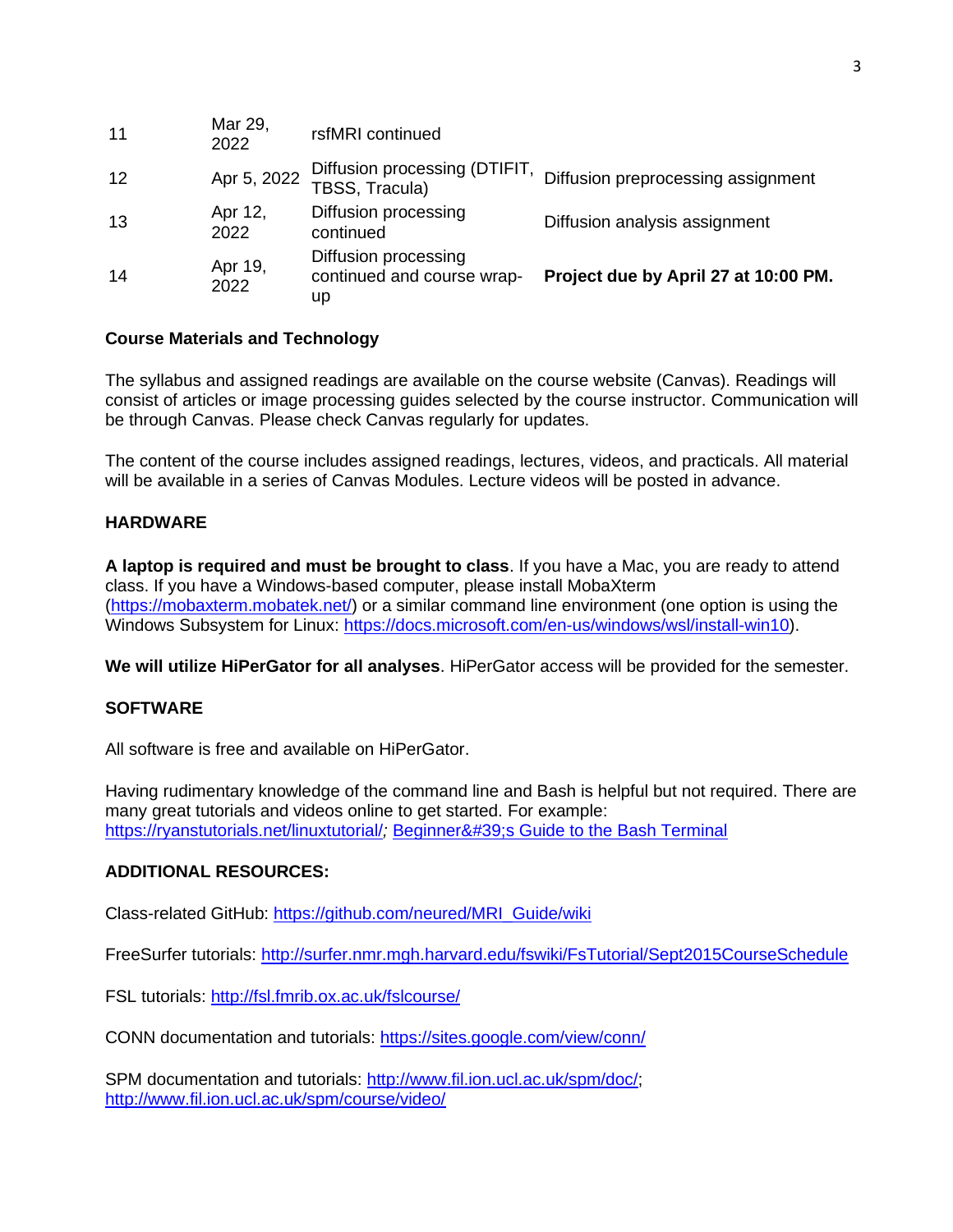For technical support for this class, please contact the UF Help Desk at:

- [helpdesk@ufl.edu](mailto:helpdesk@ufl.edu)
- (352) 392-HELP select option 2
- <https://helpdesk.ufl.edu/>

#### **Additional Academic Resources**

[Career Connections Center:](https://career.ufl.edu/) Reitz Union Suite 1300, 352-392-1601. Career assistance and counseling services.

**[Library Support:](https://cms.uflib.ufl.edu/ask)** Various ways to receive assistance with respect to using the libraries or finding resources.

[Teaching Center:](https://teachingcenter.ufl.edu/) Broward Hall, 352-392-2010 or to make an appointment 352- 392-6420. General study skills and tutoring.

[Writing Studio](https://writing.ufl.edu/writing-studio/)*:* 2215 Turlington Hall*,* 352-846-1138. Help brainstorming, formatting, and writing papers.

Student Complaints On-Campus: [Visit the Student Honor Code and Student](https://sccr.dso.ufl.edu/policies/student-honor-%20code-student-conduct-code/)  [Conduct Code webpage for more information.](https://sccr.dso.ufl.edu/policies/student-honor-%20code-student-conduct-code/)

On-Line Students Complaints: [View the Distance Learning Student Complaint](https://distance.ufl.edu/getting-help/student-complaint-process/)  [Process.](https://distance.ufl.edu/getting-help/student-complaint-process/)

### **ACADEMIC REQUIREMENTS AND GRADING**

#### **Assignments and Grading**

The final grade will be determined according to the students' scores on the weekly assignments (70%) and a final project (30%). **Note, graduate students have an additional required mid-term assignment**. Graduate students' grades are based on weekly assignments (50%), the mid-term (20%), and a final project (30%).

Assignments are practical applications and repetitions of work completed in class. They are assigned during the first class period of a new topic and are due before the start of class the following week. For example, if class is held Tuesday, assignments will be given that day with the due date the following Tuesday. In some cases, the assignment will cover more than one week and thus be due more than one week after assignment.

#### **GRADUATE STUDENTS ONLY**

#### *MID-TERM ASSIGNMENT*

The additional assignment should be one of the following

*Your final project can be done independently or as a small group (no more than 3 students). If the opting for a group project, grading will be based on individual contributions to the project using confidential peer evaluations.*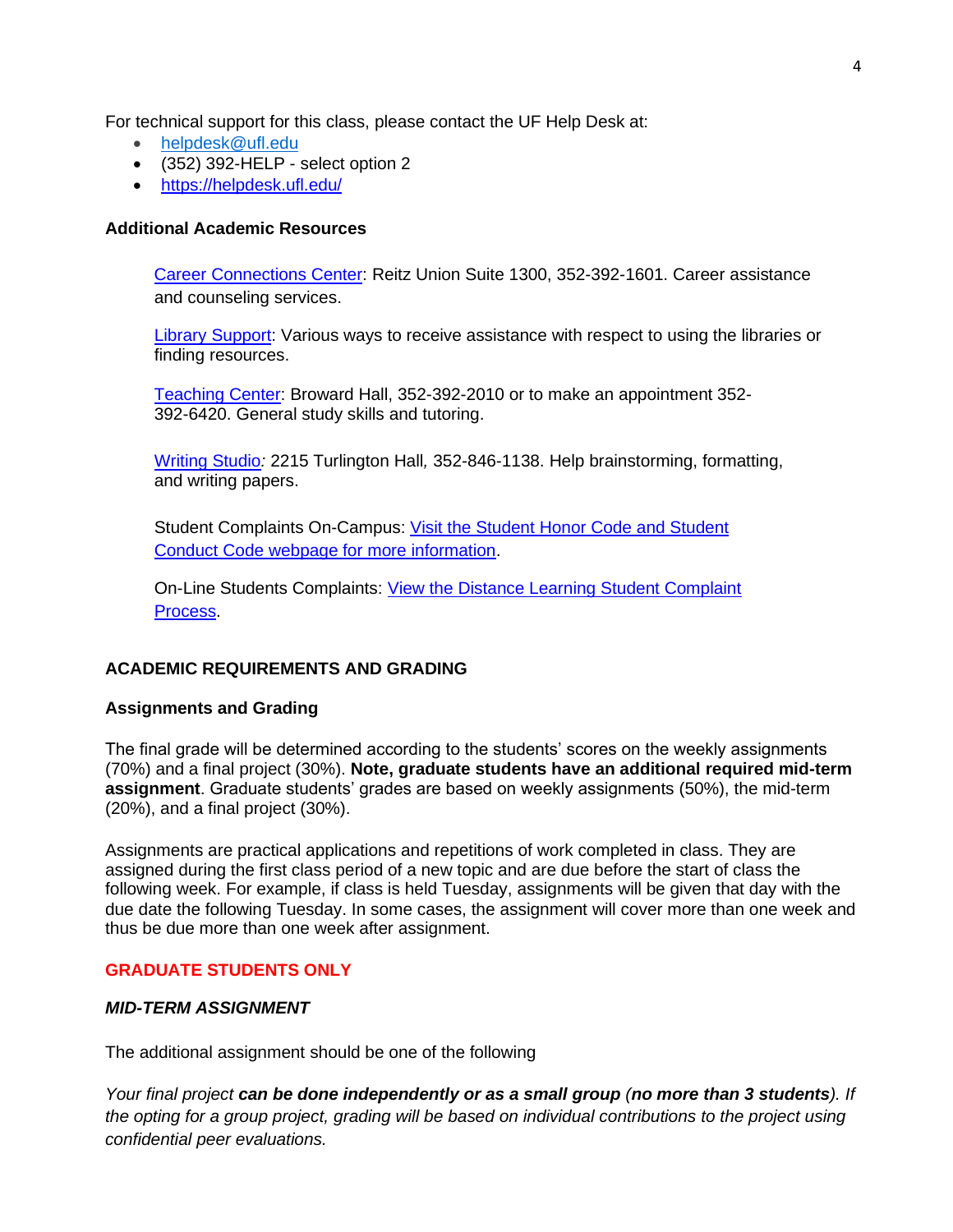- Create a comprehensive step-by-step tutorial with screenshots for one MRI software tool where you cover installation, processing, troubleshooting, and quality control. This should not be just a copy of what's available online, although online tutorials might serve as a guide and foundation. If it is a tool where there are clear and substantial online guides, your instructions need to be substantively different. Make the guide clear enough that someone with little or no processing experience could follow it.
- 3-page review paper on one of the following: 1) imaging modality (i.e., type of scan) with utility for research or clinical applications (this could also be targeted towards a clinical population), or 2) applications and utility of one neuroimaging tool (e.g., FreeSurfer) with a discussion of some of the major results found using the tool. If there are not many results yet (i.e., it is a new tool), you could offer a discussion of potential applications of the tool. A discussion of its validity should also be included.
- Write a working (and bug-free) bash, Python, or other language script using multiple neuroimaging tools (we do not cover Python or other scripting languages but if you know a language and can demonstrate the script that will count). This ideally should be a script you could or would use with data. If you have data or an idea to process publicly available data this will be most useful. The script should include comments and white space as needed. The goal behind the length of the script is to automate or semi-automate the bulk or processing you might do for a project.

## *FINAL PROJECT*

The final project *must receive approval before starting*.

Perform a new analysis of existing MRI data (from your lab, a public dataset, or data your instructor has) written up in manuscript format (about 5 pages) including a brief introduction (1 page maximum – this could just be aims and hypotheses), methods, results, and a very brief discussion. You must include a script (or all the code) you used to perform your analyses (this allows for reproducibility and serves as part of your lab notebook).

### **UNDERGRADUATE STUDENTS ONLY**

### *FINAL PROJECT*

The final project **must receive approval before starting**.

### *CHOOSE ONE OF THE FOLLOWING*

*Your final project can be done independently or as a small group (no more than 4 students). If the opting for a group project, grading will be based on individual contributions to the project using confidential peer evaluations.*

- Use publicly available, data provided by the instructor, or a mentor's data to perform an analysis using one of the tools covered in class. This assignment should be written up as a methods and results section of an original research article.
- 5-page review paper on one of the following: 1) imaging modality (i.e., type of scan) with utility for research or clinical applications (this could also be targeted towards a clinical population), or 2) applications and utility of one neuroimaging tool (e.g., FreeSurfer) with a discussion of some of the major results found using the tool. If there are not many results yet (i.e., it is a new tool), you could offer a discussion of potential applications of the tool. A discussion of its validity should also be included.
- A comprehensive step-by-step tutorial with screenshots for one MRI software tool where you cover installation, processing, troubleshooting, and quality control. This should not be just a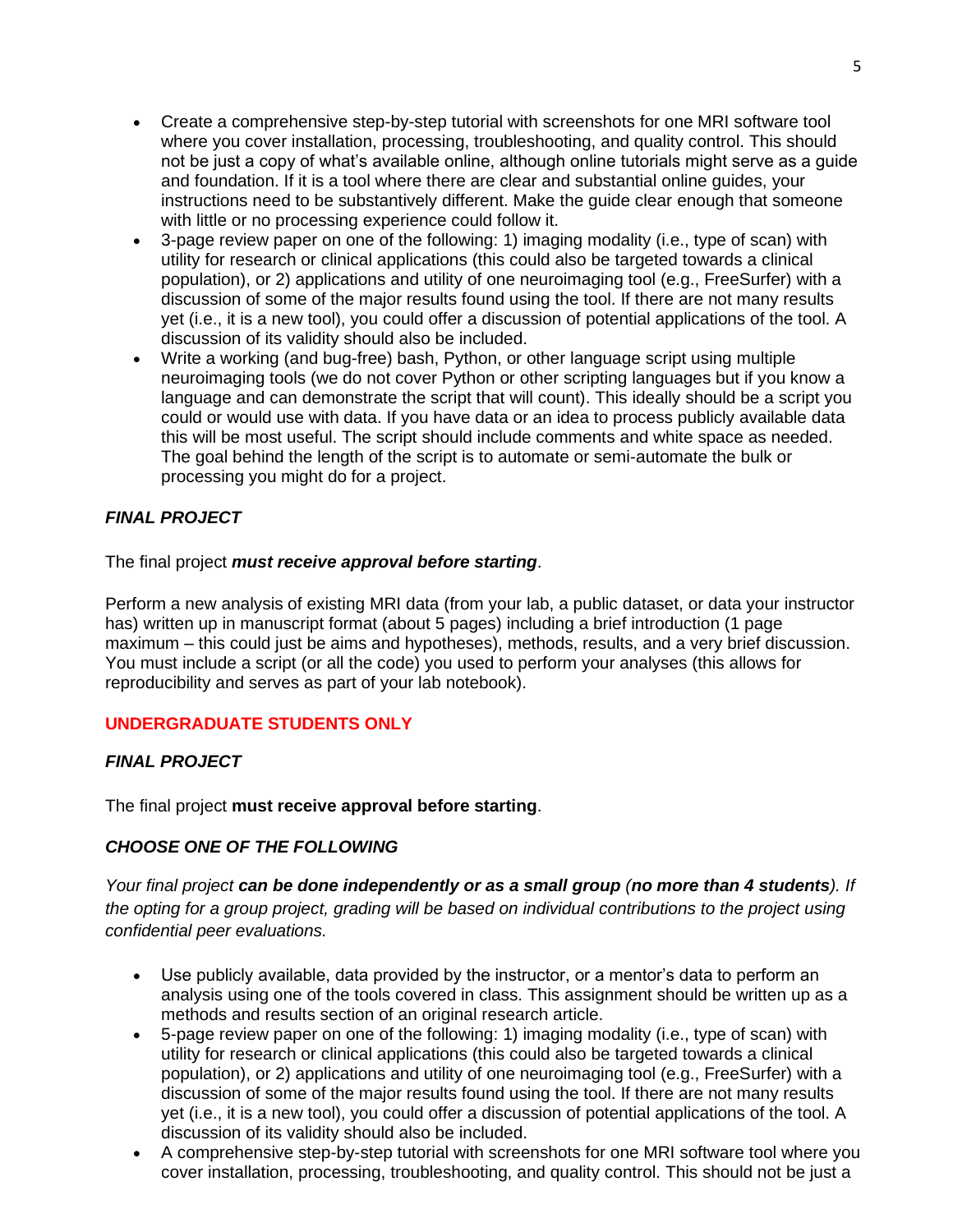copy of what's available online, although online tutorials might serve as a guide and foundation. If it is a tool where there are clear and substantial online guides, your instructions need to be substantively different. Make the guide clear enough that someone with zero processing experience could follow it.

• Write a working (and bug-free) bash, python, or other language script (including comments) using multiple neuroimaging tools. This ideally should be a script you could or would use with data. If you have data or an idea to process publicly available data this will be most useful. The script must be a minimum of 250 lines, including comments and white space as needed. The goal behind the length of the script is to automate or semi-automate the bulk or processing you might do for a project.

#### **All students**

| <b>Points</b>   | $93 -$ | $90-$ | $87 -$ | 83- | 80- | $77-$ | $73 -$ | 70- | $67 -$ | 63- | 60- | <b>Below</b> |
|-----------------|--------|-------|--------|-----|-----|-------|--------|-----|--------|-----|-----|--------------|
| earned          | 100    | 92    | 89     | 86  | 82  | 79    | 76     | 72  | 69     | 66  | 62  | 60           |
| Letter<br>Grade | A      | А-    | $B+$   | В   | B   |       | ັ      |     |        | L   |     |              |

#### **Point system used**

| Letter<br>Grade        | А                  | А-   | $B+$                 | В   | <b>B-</b> | $C+$ |     | C-  | D+                | D   | D-   | Е | <b>WF</b> |     | <b>NG</b> | S-  |
|------------------------|--------------------|------|----------------------|-----|-----------|------|-----|-----|-------------------|-----|------|---|-----------|-----|-----------|-----|
| Grade<br><b>Points</b> | $\Omega$<br>$-4.6$ | 3.67 | 3.33<br>$\mathbf{r}$ | 3.0 | 2.67      | 2.33 | z.u | .67 | 1.33 <sub>1</sub> | ט.ו | 0.67 |   | 0.0       | v.v |           | 0.0 |

More information on UF grading policy may be found at:

<https://catalog.ufl.edu/ugrad/current/regulations/info/grades.aspx>

*Late and Make-up Work*: Late work will be penalized 5% per late day unless 1) arrangements are made with me **prior** to the due date, or 2) there is a **documented** emergency. Be prepared to provide documentation of any emergencies that may arise (e.g., a doctor's note if you are out sick, a police report if you have a car accident). This policy will be strictly enforced.

Please be aware that a C- is not an acceptable grade for graduate students. The GPA for graduate students must be 3.0 based on 5000 level courses and above to graduate. A grade of C counts toward a graduate degree only if based on credits in courses numbered 5000 or higher that have been earned with a B+ or higher. In addition, the Bachelor of Health Science and Bachelor of Public Health Programs do not use C- grades.

More information on UF grading policy may be found at: <http://gradcatalog.ufl.edu/content.php?catoid=10&navoid=2020#grades> <https://catalog.ufl.edu/UGRD/academic-regulations/attendance-policies/>

### **Policy Related to Required Class Attendance**

Please note all faculty are bound by the UF policy for excused absences. For information regarding the UF Attendance Policy see the Registrar website for additional details: <https://catalog.ufl.edu/ugrad/current/regulations/info/attendance.aspx>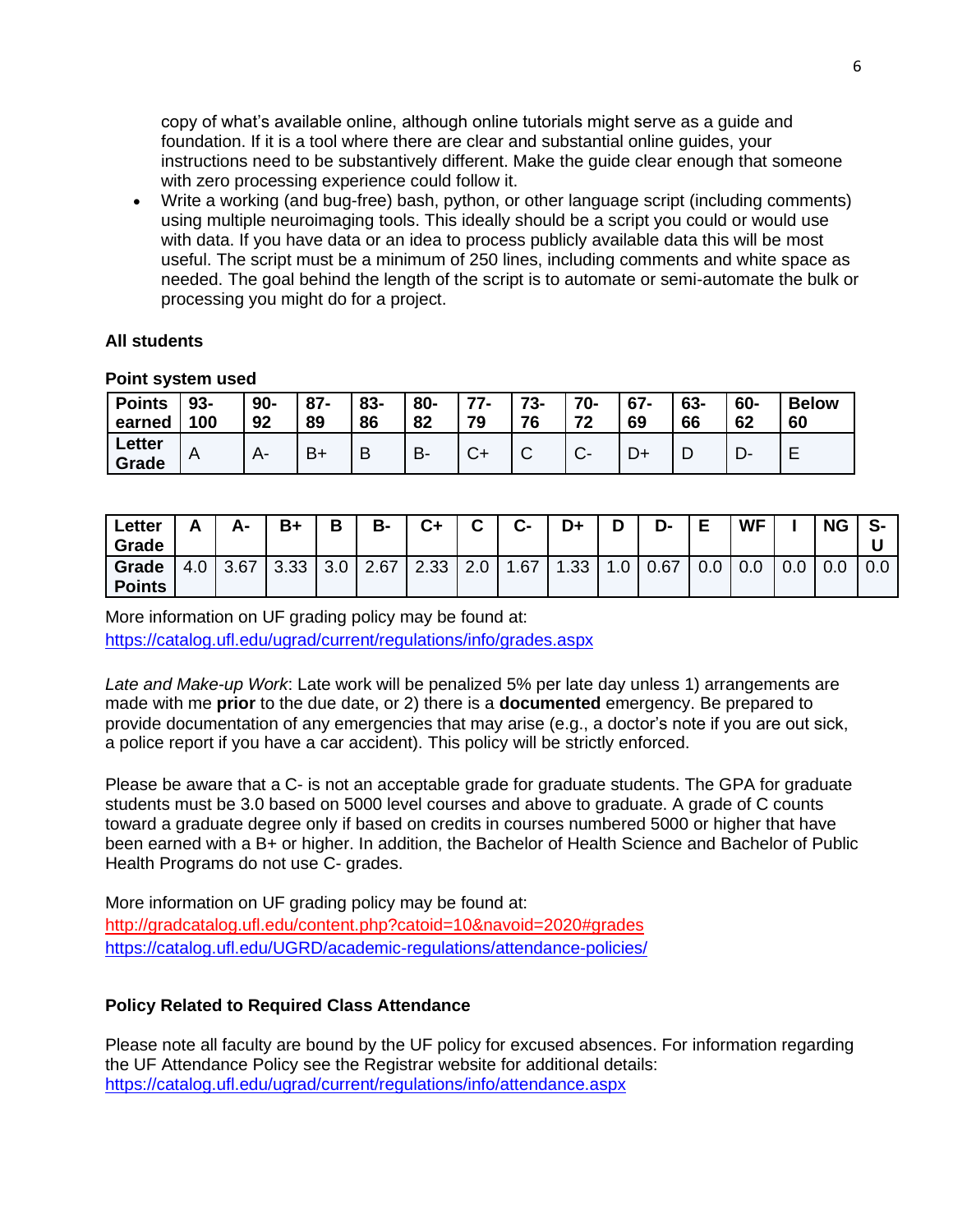Excused absences must be consistent with university policies in the Graduate Catalog [\(https://catalog.ufl.edu/graduate/regulations/#text\)](https://catalog.ufl.edu/graduate/regulations/#text). Additional information can be found here: <https://catalog.ufl.edu/ugrad/current/regulations/info/attendance.aspx>

# **STUDENT EXPECTATIONS, ROLES, AND OPPORTUNITIES FOR INPUT**

## **Expectations Regarding Course Behavior and Communication**

All members of the class are expected to follow rules of common courtesy in all email messages, threaded discussions and chats. You are expected to interact respectfully and courteously with other students and the instructor. Course communication should be civilized and respectful to everyone. The means of communication provided to you through eLearning (e-mail, discussion posts, course questions, and chats) are at your full disposal to use in a respectful manner.

Abuse of this system and its tools through disruptive conduct, harassment, or overall disruption of course activity will not be tolerated. Conduct that is deemed to be in violation with University rules and regulations or the Code of Student Conduct will result in a report to the dean of students.

Refer to the [Netiquette Guide for Online Courses](http://teach.ufl.edu/wp-content/uploads/2012/08/NetiquetteGuideforOnlineCourses.pdf) for more information.

Our class sessions may be audio visually recorded for students in the class to refer back and for enrolled students who are unable to attend live. Students who participate with their camera engaged or utilize a profile image are agreeing to have their video or image recorded. If you are unwilling to consent to have your profile or video image recorded, be sure to keep your camera off and do not use a profile image. Likewise, students who un-mute during class and participate orally are agreeing to have their voices recorded. If you are not willing to consent to have your voice recorded during class, you will need to keep your mute button activated and communicate exclusively using the "chat" feature, which allows students to type questions and comments live. The chat will not be recorded or shared. As in all courses, unauthorized recording and unauthorized sharing of recorded materials is prohibited.

# **Academic Integrity**

Students are expected to act in accordance with the University of Florida policy on academic integrity. As a student at the University of Florida, you have committed yourself to uphold the Honor Code, which includes the following pledge:

### "**We, the members of the University of Florida community, pledge to hold ourselves and our peers to the highest standards of honesty and integrity**."

You are expected to exhibit behavior consistent with this commitment to the UF academic community, and on all work submitted for credit at the University of Florida, the following pledge is either required or implied:

### **"On my honor, I have neither given nor received unauthorized aid in doing this assignment."**

It is your individual responsibility to know and comply with all university policies and procedures regarding academic integrity and the Student Honor Code. Violations of the Honor Code at the University of Florida will not be tolerated. Violations will be reported to the Dean of Students Office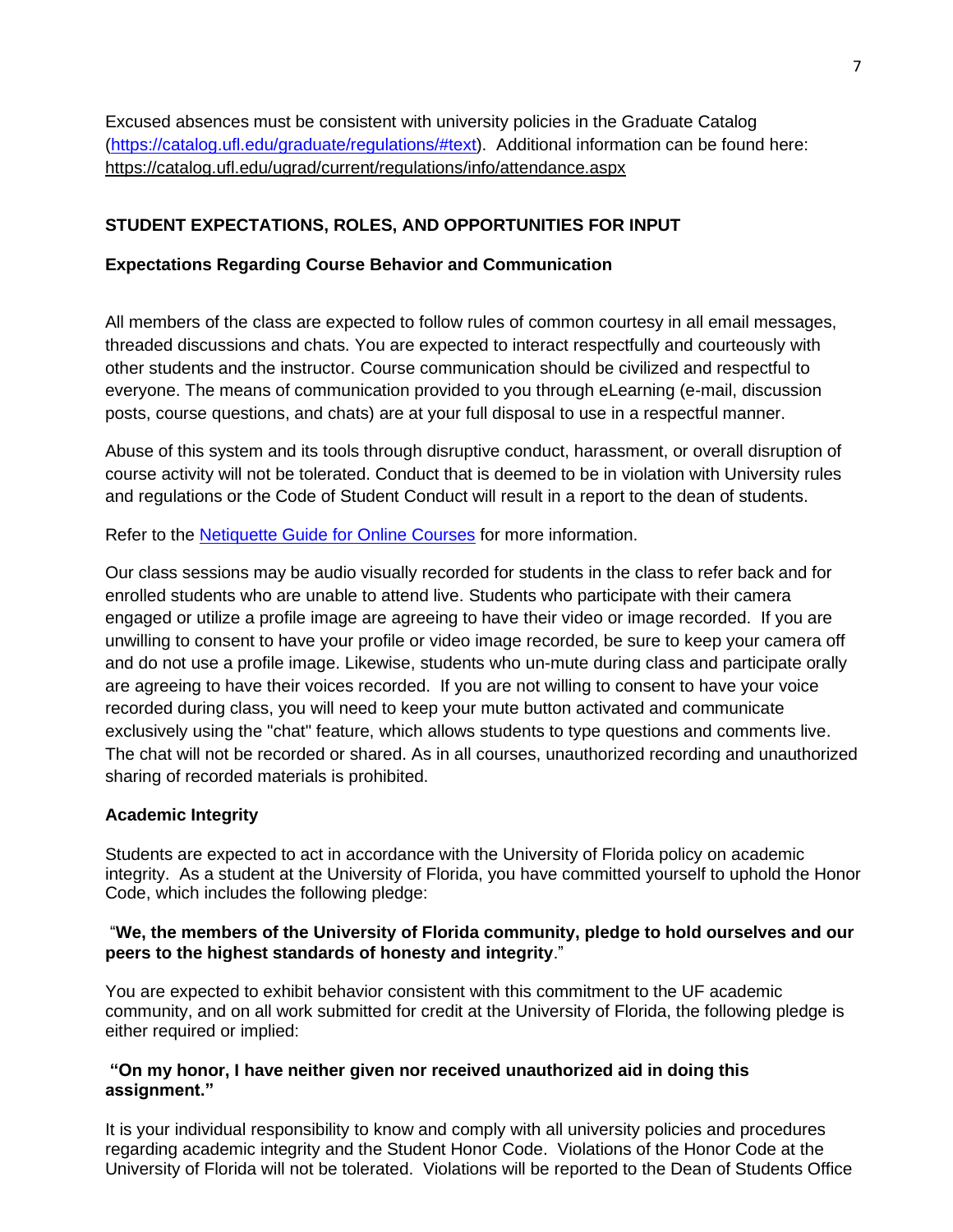for consideration of disciplinary action. For additional information regarding Academic Integrity, please see Student Conduct and Honor Code or the Graduate Student Website for additional details:

<https://www.dso.ufl.edu/sccr/process/student-conduct-honor-code/> <http://gradschool.ufl.edu/students/introduction.html>

Please remember cheating, lying, misrepresentation, or plagiarism in any form is unacceptable and inexcusable behavior.

# **Professionalism and COVID**

As students pursuing a path in the health professions or public health, it is crucial to demonstrate professional behaviors that reflect integrity and commitment to the health of patients, fellow health professionals, and to populations we serve. To accomplish this, a strong responsibility for the wellbeing of others must be evident in our decisions, along with accountability for our actions. Professionalism in the health disciplines requires adherence to high standards of conduct that begin long before graduation. This is particularly true during times of health emergencies such as the COVID pandemic, given our professional habits can have a direct impact upon the health of persons entrusted to us.

If you are not vaccinated, get vaccinated. Vaccines are readily available at no cost and have been demonstrated to be safe and effective against the COVID-19 virus. Visit this link for details on where to get your shot, including options that do not require an appointment: https://coronavirus.ufhealth.org/vaccinations/vaccine-availability/. Students who receive the first dose of the vaccine somewhere off-campus and/or outside of Gainesville can still receive their second dose on campus.

In response to COVID-19, the following professional practices are in place to maintain your learning environment, to enhance the safety of our in-classroom interactions, and to protect the health and safety of ourselves, our patients, our neighbors, and our loved ones.

- You are required to wear approved face coverings at all times while in Health Science Center classrooms and within Health Science Center buildings even if you are vaccinated.
- If you are sick, stay home and self-quarantine. Please visit the UF Health Screen, Test & Protect website about next steps, retake the questionnaire and schedule your test for no sooner than 24 hours after your symptoms began. Please call your primary care provider if you are ill and need immediate care or the UF Student Health Care Center at 352-392-1161 (or email covid@shcc.ufl.edu) to be evaluated for testing and to receive further instructions about returning to campus. UF Health Screen, Test & Protect offers guidance when you are sick, have been exposed to someone who has tested positive or have tested positive yourself. Visit the UF Health Screen, Test & Protect website for more information.
- Continue to follow healthy habits, including best practices like frequent hand washing.
- Avoid crowded places (including gatherings/parties with more than 10 people)

Sanitizing supplies are available in the classroom if you wish to wipe down your desks prior to sitting down and at the end of the class. Hand sanitizing stations will be located in every classroom.

Course materials will be provided to you with an excused absence, and you will be given a reasonable amount of time to make up work. If you are withheld from campus by the Department of Health through Screen, Test & Protect you are not permitted to use any on campus facilities.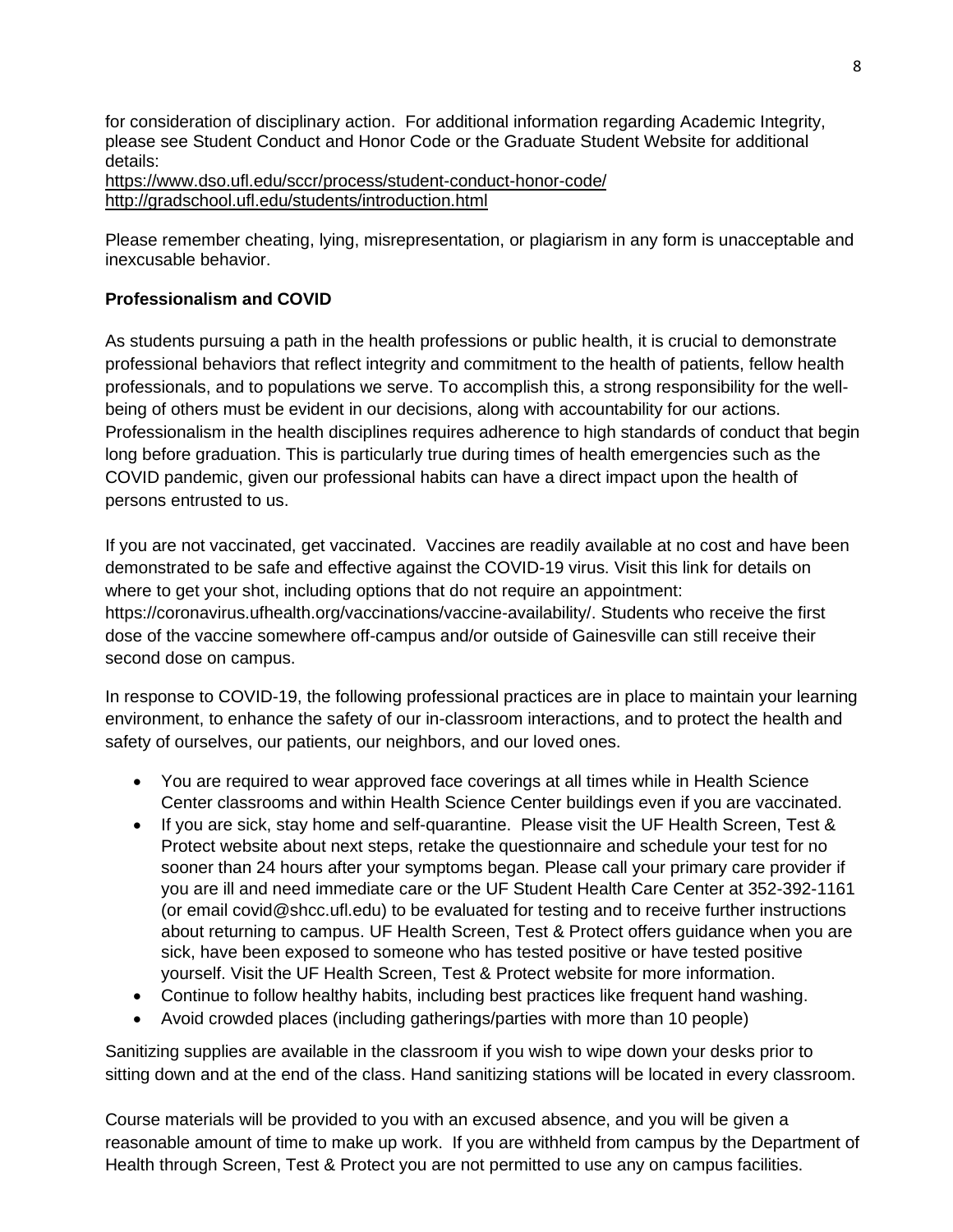Students attempting to attend campus activities when withheld from campus will be referred to the Dean of Students Office.

Continue to regularly visit coronavirus.UFHealth.org and coronavirus.ufl.edu for up-to-date information about COVID-19 and vaccination.

## **COVID-19 Symptoms**

See https://www.cdc.gov/coronavirus/2019-ncov/symptoms-testing/symptoms.html for information about COVID-19 symptoms, which may include fever, cough, shortness of breath or difficulty breathing, fatigue, chills, muscle or body aches, headache, sore throat, congestion or runny nose, nausea or vomiting, diarrhea, and loss of taste or smell.

## **Recording Within the Course:**

Students are allowed to record video or audio of class lectures. However, the purposes for which these recordings may be used are strictly controlled. The only allowable purposes are (1) for personal educational use, (2) in connection with a complaint to the university, or (3) as evidence in, or in preparation for, a criminal or civil proceeding. All other purposes are prohibited. Specifically, students may not publish recorded lectures without the written consent of the instructor.

A "class lecture" is an educational presentation intended to inform or teach enrolled students about a particular subject, including any instructor-led discussions that form part of the presentation, and delivered by any instructor hired or appointed by the University, or by a guest instructor, as part of a University of Florida course. A class lecture does not include lab sessions, student presentations, clinical presentations such as patient history, academic exercises involving solely student participation, assessments (quizzes, tests, exams), field trips, private conversations between students in the class or between a student and the faculty or lecturer during a class session.

Publication without permission of the instructor is prohibited. To "publish" means to share, transmit, circulate, distribute, or provide access to a recording, regardless of format or medium, to another person (or persons), including but not limited to another student within the same class section. Additionally, a recording, or transcript of a recording, is considered published if it is posted on or uploaded to, in whole or in part, any media platform, including but not limited to social media, book, magazine, newspaper, leaflet, or third party note/tutoring services. A student who publishes a recording without written consent may be subject to a civil cause of action instituted by a person injured by the publication and/or discipline under UF Regulation 4.040 Student Honor Code and Student Conduct Code.

# **Policy Related to Guests Attending Class:**

Only registered students are permitted to attend class. However, we recognize that students who are caretakers may face occasional unexpected challenges creating attendance barriers. Therefore, by exception, a department chair or his or her designee (e.g., instructors) may grant a student permission to bring a guest(s) for a total of two class sessions per semester. This is two sessions total across all courses. No further extensions will be granted. Please note that guests are **not** permitted to attend either cadaver or wet labs. Students are responsible for course material regardless of attendance. For additional information, please review the Classroom Guests of Students policy in its entirety. Link to full policy:

<http://facstaff.phhp.ufl.edu/services/resourceguide/getstarted.htm>

# **Online Faculty Course Evaluation Process**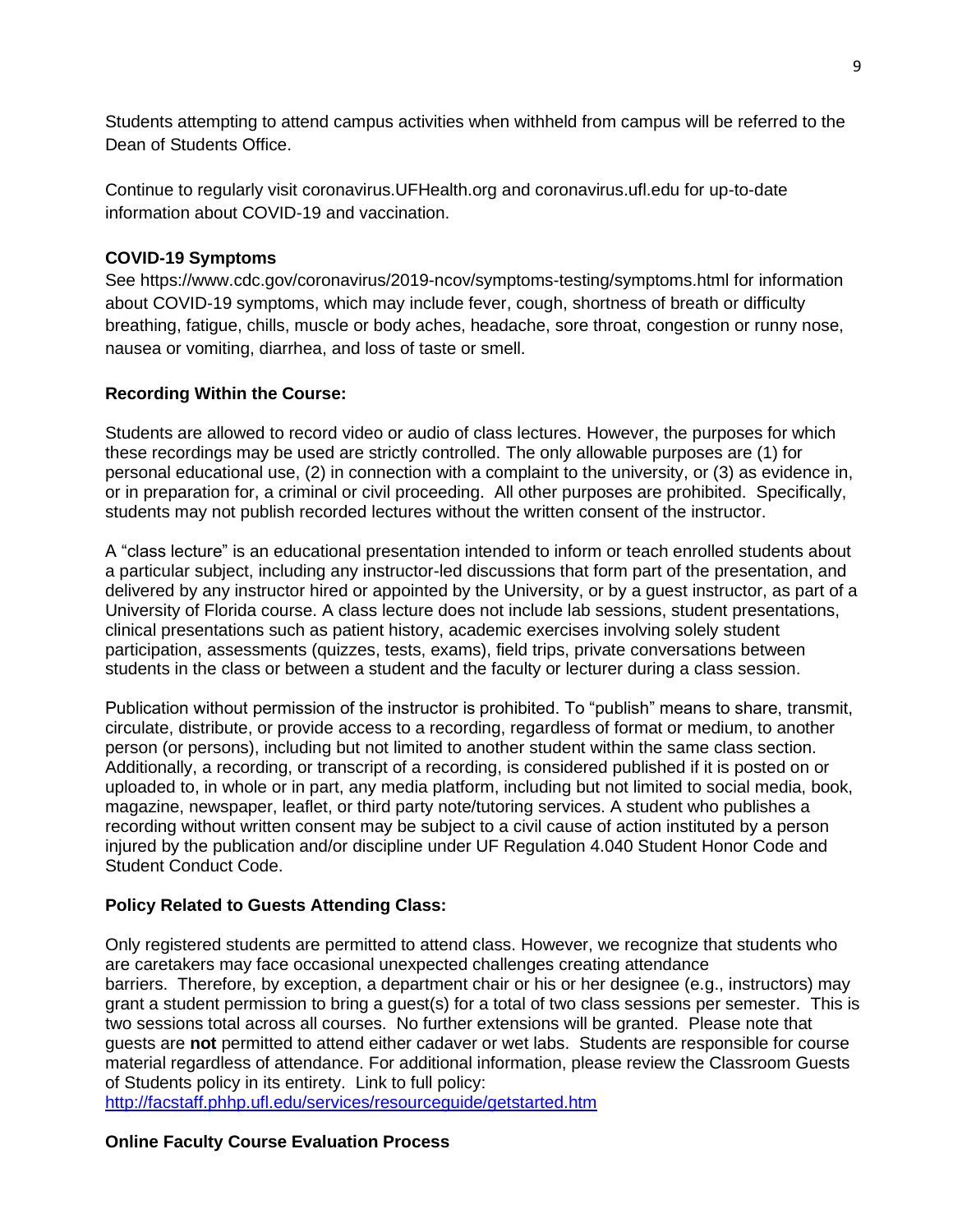Students are expected to provide professional and respectful feedback on the quality of instruction in this course by completing course evaluations online via GatorEvals. Guidance on how to give feedback in a professional and respectful manner is available

at [https://gatorevals.aa.ufl.edu/students/.](https://gatorevals.aa.ufl.edu/students/) Students will be notified when the evaluation period opens, and can complete evaluations through the email they receive from GatorEvals, in their Canvas course menu under GatorEvals, or via [https://ufl.bluera.com/ufl/.](https://urldefense.proofpoint.com/v2/url?u=https-3A__ufl.bluera.com_ufl_&d=DwMFAg&c=sJ6xIWYx-zLMB3EPkvcnVg&r=y2HjEMjRMHJhfdvLrqJZlYczRsfp5e4TfQjHuc5rVHg&m=WXko6OK_Ha6T00ZVAsEaSh99qRXHOgMNFRywCoehRho&s=itVU46DDJjnIg4CW6efJOOLgPjdzsPvCghyfzJoFONs&e=) Summaries of course evaluation results are available to students at [https://gatorevals.aa.ufl.edu/public-results/.](https://gatorevals.aa.ufl.edu/public-results/)

## **SUPPORT SERVICES**

## **Accommodations for Students with Disabilities**

If you require classroom accommodation because of a disability, it is strongly recommended you register with the Dean of Students Office [http://www.dso.ufl.edu](http://www.dso.ufl.edu/) within the first week of class or as soon as you believe you might be eligible for accommodations. The Dean of Students Office will provide documentation of accommodations to you, which you must then give to me as the instructor of the course to receive accommodations. Please do this as soon as possible after you receive the letter. Students with disabilities should follow this procedure as early as possible in the semester. The College is committed to providing reasonable accommodations to assist students in their coursework.

### **Counseling and Student Health**

Students sometimes experience stress from academic expectations and/or personal and interpersonal issues that may interfere with their academic performance. If you find yourself facing issues that have the potential to or are already negatively affecting your coursework, you are encouraged to talk with an instructor and/or seek help through University resources available to you.

- The **Counseling and Wellness Center** 352-392-1575 offers a variety of support services such as psychological assessment and intervention and assistance for math and test anxiety. Visit their web site for more information: [http://www.counseling.ufl.edu.](http://www.counseling.ufl.edu/) On line and in person assistance is available.
- **U Matter We Care** website: [http://www.umatter.ufl.edu/.](http://www.umatter.ufl.edu/) If you are feeling overwhelmed or stressed, you can reach out for help through the You Matter We Care website, which is staffed by Dean of Students and Counseling Center personnel.
- The **Student Health Care Center** at Shands is a satellite clinic of the main Student Health Care Center located on Fletcher Drive on campus. Student Health at Shands offers a variety of clinical services. The clinic is located on the second floor of the Dental Tower in the Health Science Center. For more information, contact the clinic at 392-0627 or check out the web site at: <https://shcc.ufl.edu/>
- Crisis intervention is always available 24/7 from: Alachua County Crisis Center: (352) 264- 6789 <http://www.alachuacounty.us/DEPTS/CSS/CRISISCENTER/Pages/CrisisCenter.aspx>
- **University Police Department**: [Visit UF Police Department website](https://police.ufl.edu/) or call 352-392- 1111 (or 9-1-1 for emergencies).
- **UF Health Shands Emergency Room / Trauma Center:** For immediate medical care call 352-733-0111 or go to the emergency room at 1515 SW Archer Road, Gainesville, FL 32608; [Visit the UF Health Emergency Room and Trauma Center website.](https://ufhealth.org/emergency-room-trauma-center)